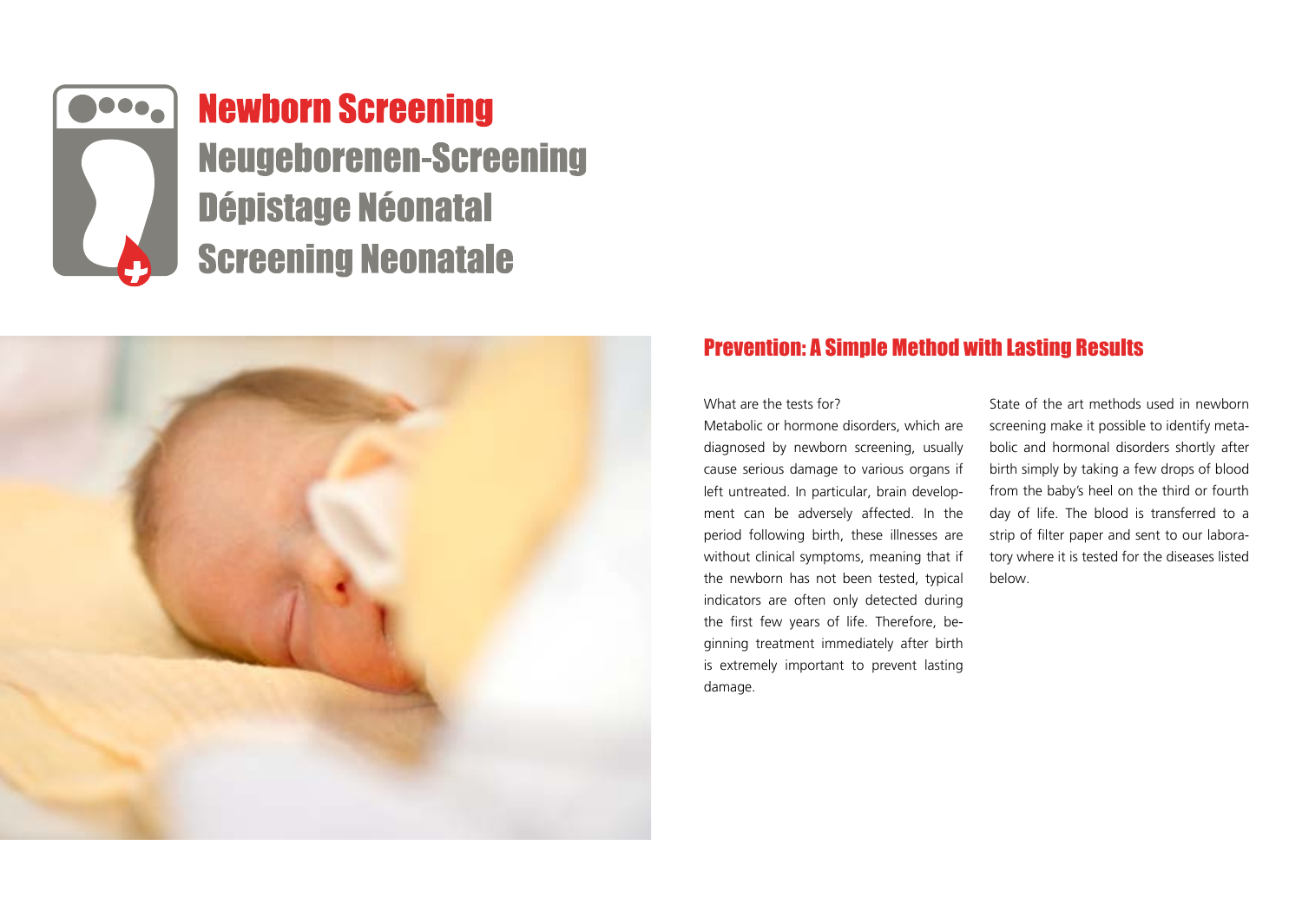

# Historical Overview

As in most European countries, all newborns in Switzerland, at present circa 80,000 per year, are checked for certain congenital metabolic and hormone diseases. Thanks to the initiative of paediatricians and the enthusiastic cooperation of obstetricians, midwives and nurses in neonatal hospital units since the 1960's, the approach used throughout Switzerland has maintained the current high standard of excellence. The minimal costs for these routine tests are covered by all health insurances.

# The Disorders Covered by the Tests

#### **1. Phenylketonuria (PKU)**

If left untreated, this metabolic disease usually leads to serious brain damage in the growing child, which will require constant care throughout life. However, if the disorder is identified in the first weeks of life and treated with an appropriate diet, the child will be healthy. PKU prevents the body from processing the amino acid phenylalanine, a normal component of all animal and plant proteins usually absorbed by the body during digestion. Lack of degradation leads to the accumulation of metabolic substances that are poisonous to the brain. A special diet containing low levels of phenylalanine prevents the disease from advancing. Incidence is about one in 8000 newborns, with varying severity.

## **2. Hypothyroidism**

Hypothyroidism, a congenital subfunction of the thyroid gland, slows all metabolic functions due to insufficient thyroid hormones, leading to serious impairment of physical and mental development. If thyroid hormone is administered orally soon after birth on a daily basis, normal metabolic function is established and thus healthy childhood development will ensue. Hypothyroidism is quite common, affecting one in 3500 newborns.

# **3. Medium-Chain Acyl-CoA Dehydrogenase Deficiency (MCADD)**

MCADD is a congenital fatty acid oxidation disorder. This disease becomes apparent when the body has to access fat reserves during prolonged periods of fasting, and causes vomiting, diarrhoea and fever, for example, as a result of viral infections experienced frequently throughout childhood. The effects are drowsiness, nausea, seizures and coma. If undiagnosed, the first onset frequently leads to death and is reminiscent of "sudden infant death".

If appropriate measures are taken – avoidance of long periods of fasting and providing a sufficient intake of carbohydrates, especially during infections and fever - the prognosis is excellent. MCADD affects one in 10,000 newborns.

## **4. Galactosaemia**

Newborns suffering from galactosaemia cannot process lactose. A milk-based diet leads to severe liver, kidney and brain damage, impaired vision, and, in some cases, even death. Yet if the illness is discovered within the first few days of life and treated by means of an appropriate diet, the child will remain healthy.

Treatment consists of a strict avoidance of galactose, a component of lactose, which is present in human breast milk, cow's milk and other milk-based foods.

The disorder affects one in 55,000 newborns. There are two other forms of galactosaemia apart from the classic variety, but these are rarer and less serious.

# **5. Congenital Adrenal Hyperplasia (CAH)**

In cases of CAH, the adrenal glands produce insufficient cortisol an salt-retaining hormones. This leads to dangerous crises involving low blood sugar and blood presure levels and the loss of salts during infections with fevers. There also is an excessive production of male hormones that causes masculine development of the outer genitalia in affected girls. Boys' genitals develop normally, but puberty sets in early, leading to stunted growth and infertility.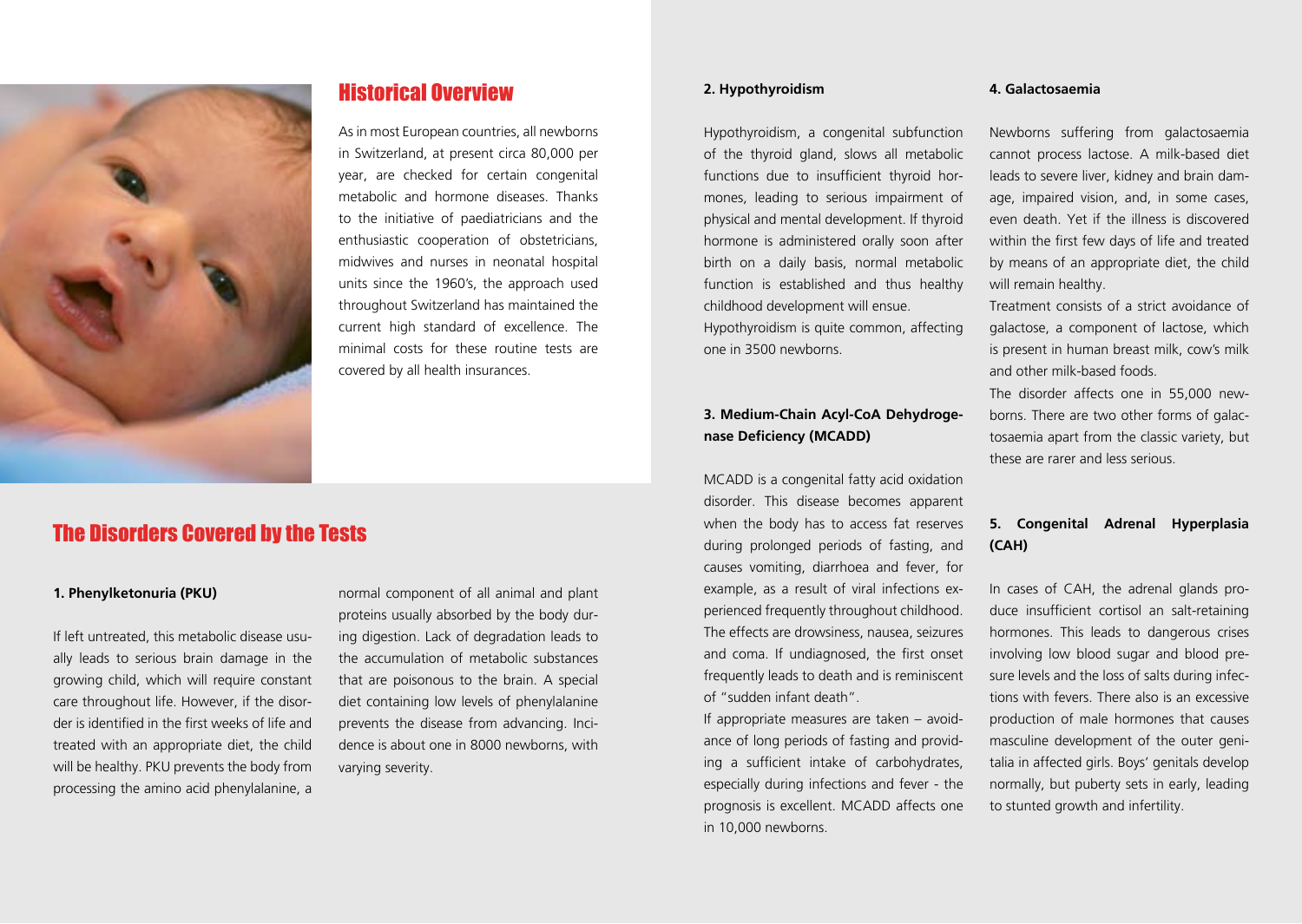Therapy is simple: The lacking hormones are taken orally. If treatment begins shortly after birth, no damage is caused. The disorder affects one in 9000 newborns.

## **6. Biotinidase Deficiency**

This disorder causes various types of damage, which may be extremely severe, and can even result in the infant's death. The enzyme biotinidase normally extracts biotin from food during digestion, making it available to the organism in its free form. In cases of biotinidase deficiency, the vitamin is lost. However, biotin is vital for various metabolic enzymes. Here too, early diagnosis and immediate therapy can prevent damage. Treatment of biotinidase deficiency is simple, involving the daily intake of one biotin tablet. The disorder is roughly as common as galactosaemia.

#### **7. Cystic Fibrosis (CF)**

CF is caused by a malfunction of cellular salt processing leading to mucus build-up in the airways and pancreas. This causes chronic airway infection, stunted growth, and serious illness if it remains untreated. Milder variants are also known, which are sometimes not diagnosed until adulthood.

With the use of intensive inhalations, chest physiotherapy, and an appropriate diet involving the supplementation of digestive enzymes and fat-soluble vitamins, unnecessary hospitalisations can be avoided and a normal development is possible. CF is the most common congenital meta-

bolic disease, which affects one in 2500 newborns.

## **8. Glutaric acidemia type 1 (GA1)**

In this metabolic disorder, the amino acids, lysine and tryptophan, normal components of all animal and plant proteins, cannot be processed normally in the body. As a consequence, metabolic products can accumulate that are toxic for the brain. Children with the condition tend not to have any symptoms as a newborn. If left untreated, most children with the condition will have a larger head than normal and over time will suffer from developmental delay as well as certain movement disorders.Between the ages of 3 months and 3 years, acute metabolic crises occur, often triggered by minor infections, which can lead to permanent movement difficulties and disability. GA1 can be wellmanaged with a special diet and by taking l-carnitine supplements. To prevent metabolic crises, minor infections during the first years of life should be always be treated as an emergency.

#### **9. Maple syrup urine disease (MSUD)**

Maple syrup urine disease (also known as MSUD) is a hereditary metabolic disease, in which particular protein components (amino acids leucine, isoleucine and valine) cannot be properly processed in the body. As a consequence, toxic substances accumulate,which can lead a rapid decline in newborns. Particularly serious is the occurrence of brain swelling, which can cause a coma. If left untreated, this disease can lead to death. There are also milder forms, which can affect sufferers less significantly.

With a strict diet MSUD can be well-managed. Patients who are diagnosed as part of newborn screening have a good prognosis.

# **10. Severe Combined Immunodeficiency (SCID) and severe T-cell lymphopenia**

In Severe Combined Immunodeficiency (SCID) and severe T-cell lymphopenia, there is a disorder in the formation of T-cells. As a result, life-threatening infections and a pronounced growth disorder can quickly develop. If left untreated, SCID and severe T-cell lymphopenia can lead to death. There are also mild forms known that are less severely affected. With a stem cell transplant SCID and severe T-cell lymphopenia can be cured. Patients discovered in neonatal screening have a good prognosis.